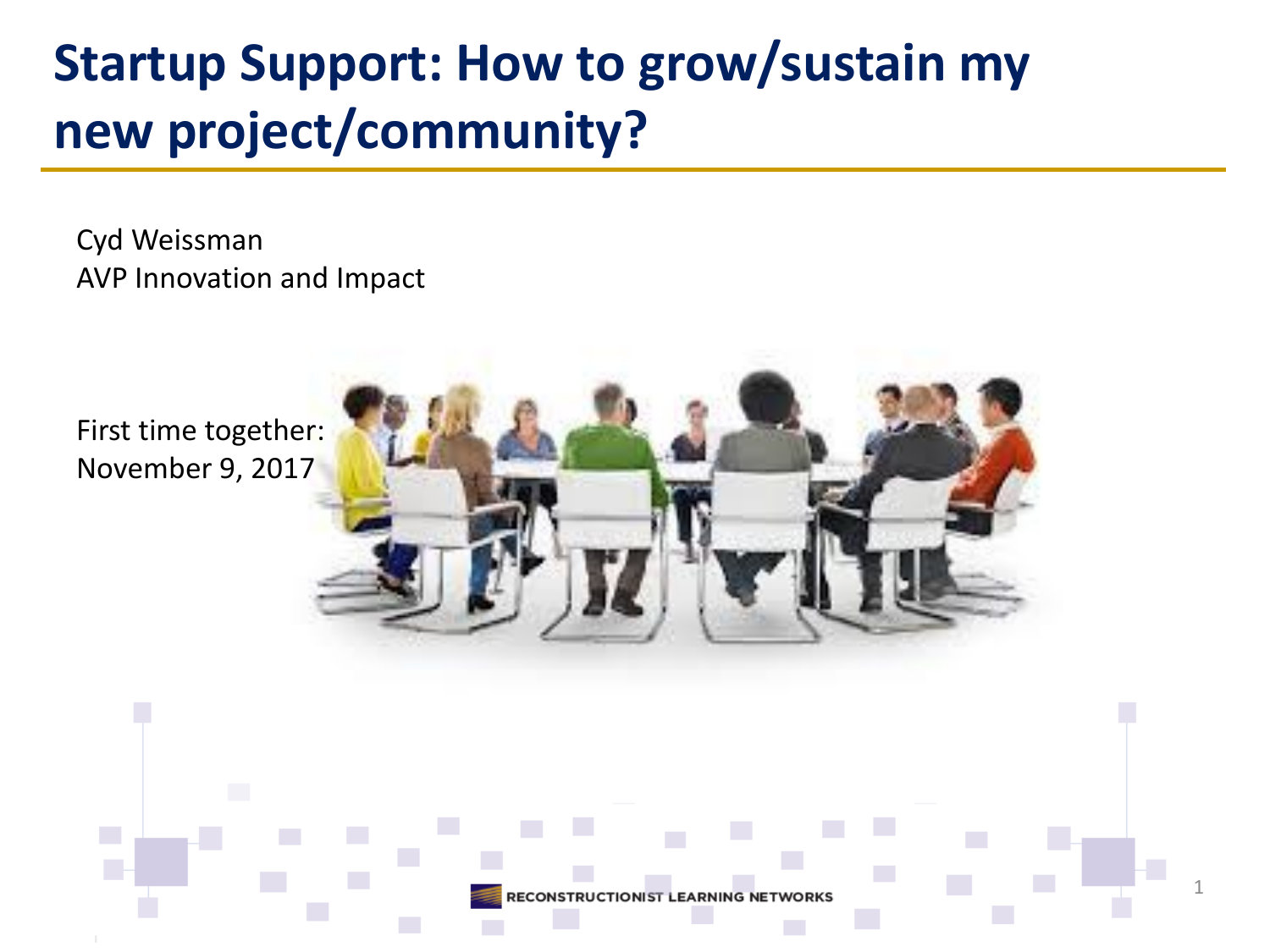#### **What to expect in a network?**

Co-construction around the questions you are want explored



## Let us share what we know of the paths

# And then together We may find the ones that succeed.

**College** 

Reb Chaim Halberstam of Zanz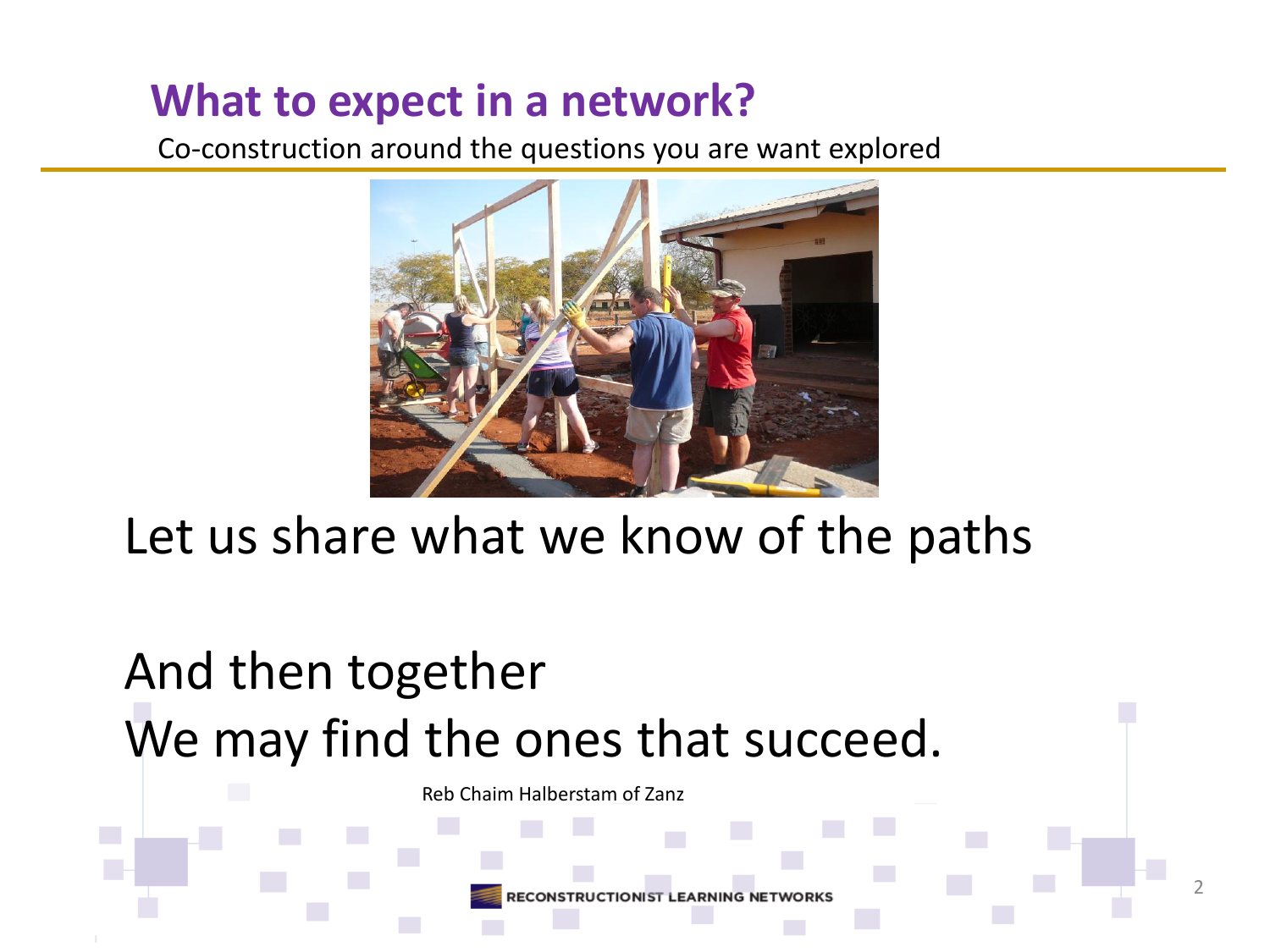#### **Today and Going Forward**

- 1. Get to know one another and one another's projects and questions
- 2. Use two tools: Developmental phases of organizations
- 3. Value Proposition Canvas
- 4. Plan for next time

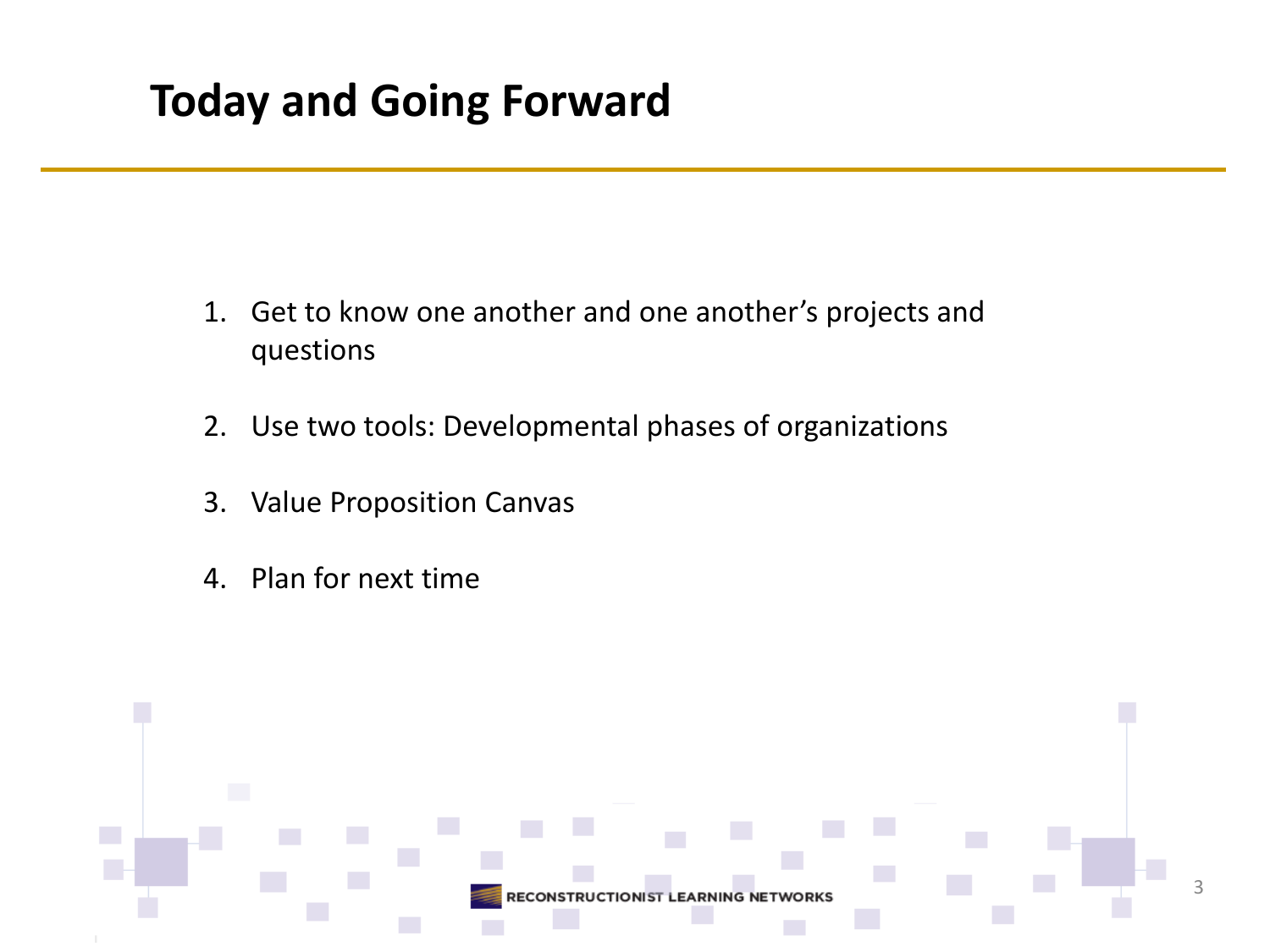#### **Welcome--Connection**

*Please share*

- **Your name**
- **Where you are from and if you like the name of your "project/community"**

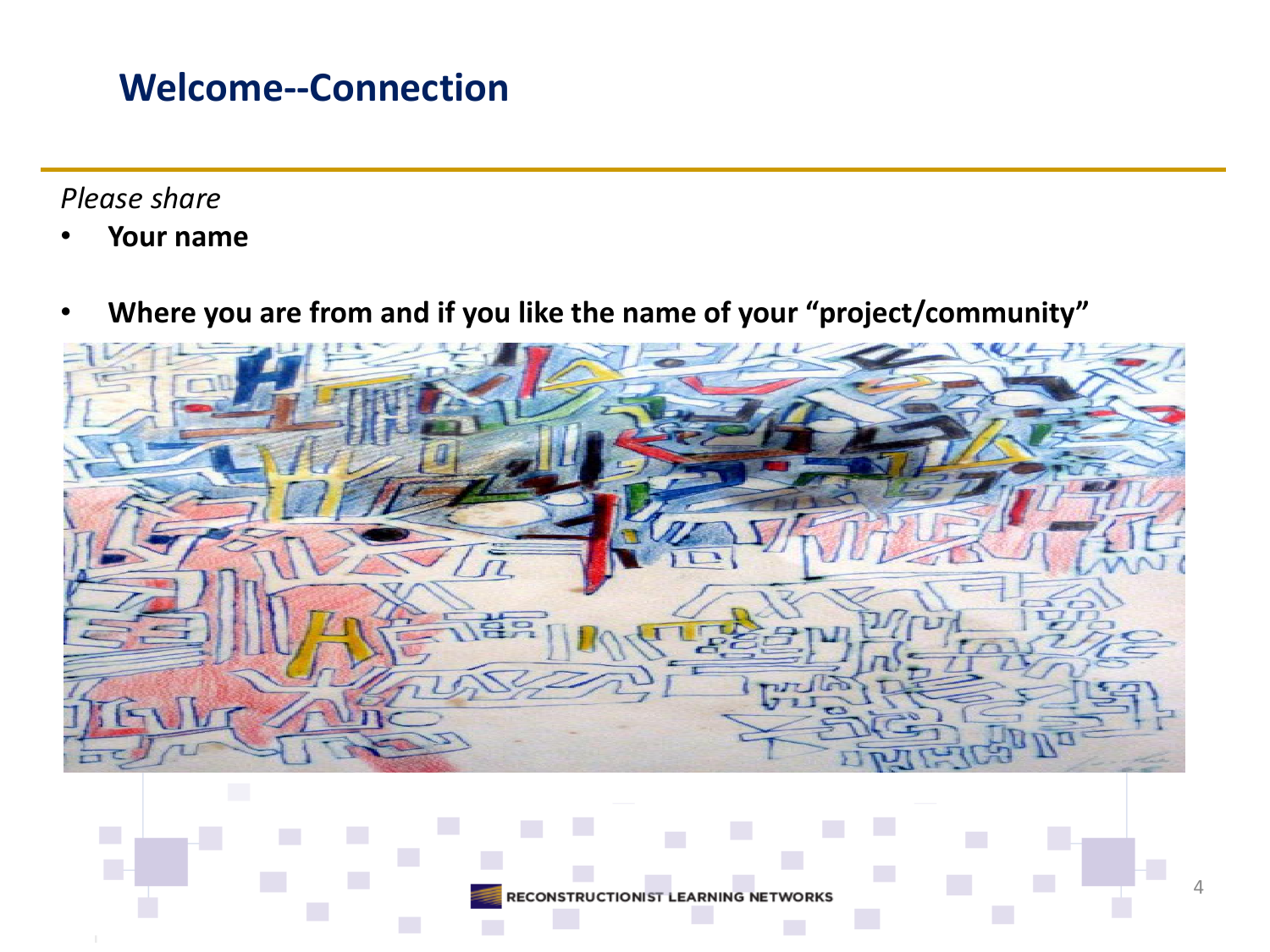### **Core Discussion: Situating your Organization/Project Life stage of your non-profit**

• **Start-Up**: is in its earliest stages of development. It typically has a founder with a vision or idea but has just begun to establish a funding stream, employee structure, business model, and practices and approaches. Its programming is highly experimental.

• **Mezzanine**: By this point, the organization may have pilot tested its organizational idea, document outcomes, and developed a written plan for growth, but it has not yet achieved large geographic scale or wide adoption. Sometimes known as post-start-up, [these organizations] have established a track record of funding, engaged a set of people in defined roles, formed a board, written a set of policies, and defined its business model.

• **Legacy**: Marked by greater brand awareness – of the organization and its programs and services. The nonprofit is larger and has more hierarchy, with clearly defined management roles. In this stage, the fundraising program has become more sophisticated, perhaps including an endowment or planned giving. The nonprofit has established a strategic plan and is governed by a more diverse board of directors. First Fruits to Abundant Harvest: Maximizing the Potential of Innovative Jewish Start-Ups," 2012 https://www.schusterman.org/blogs/team-schusterman/first-fruits-abundant-harvest-maximizing-potential-innovative-jewish-start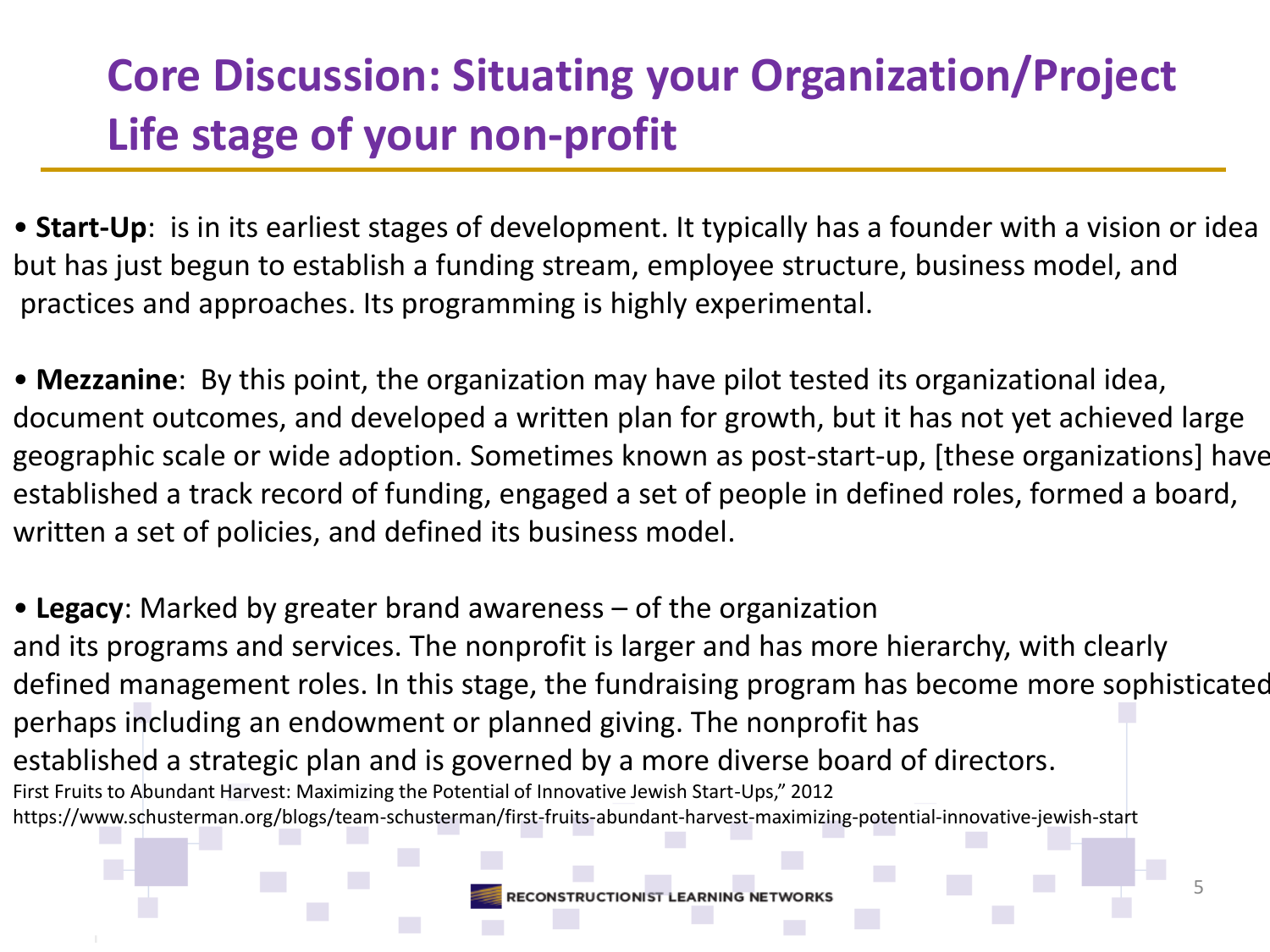## **Core Discussion: Situating your Organization/Project Life stage of your non-profit and its challenges**

- **Start-Up** organizational challenges are mostly foundational and survival focused. • Funding
- Staff/volunteer expertise
- Sustaining enthusiasm
- Refining mission/vision
- Absence of administrative systems
- Absence of evaluation system/impact measurement

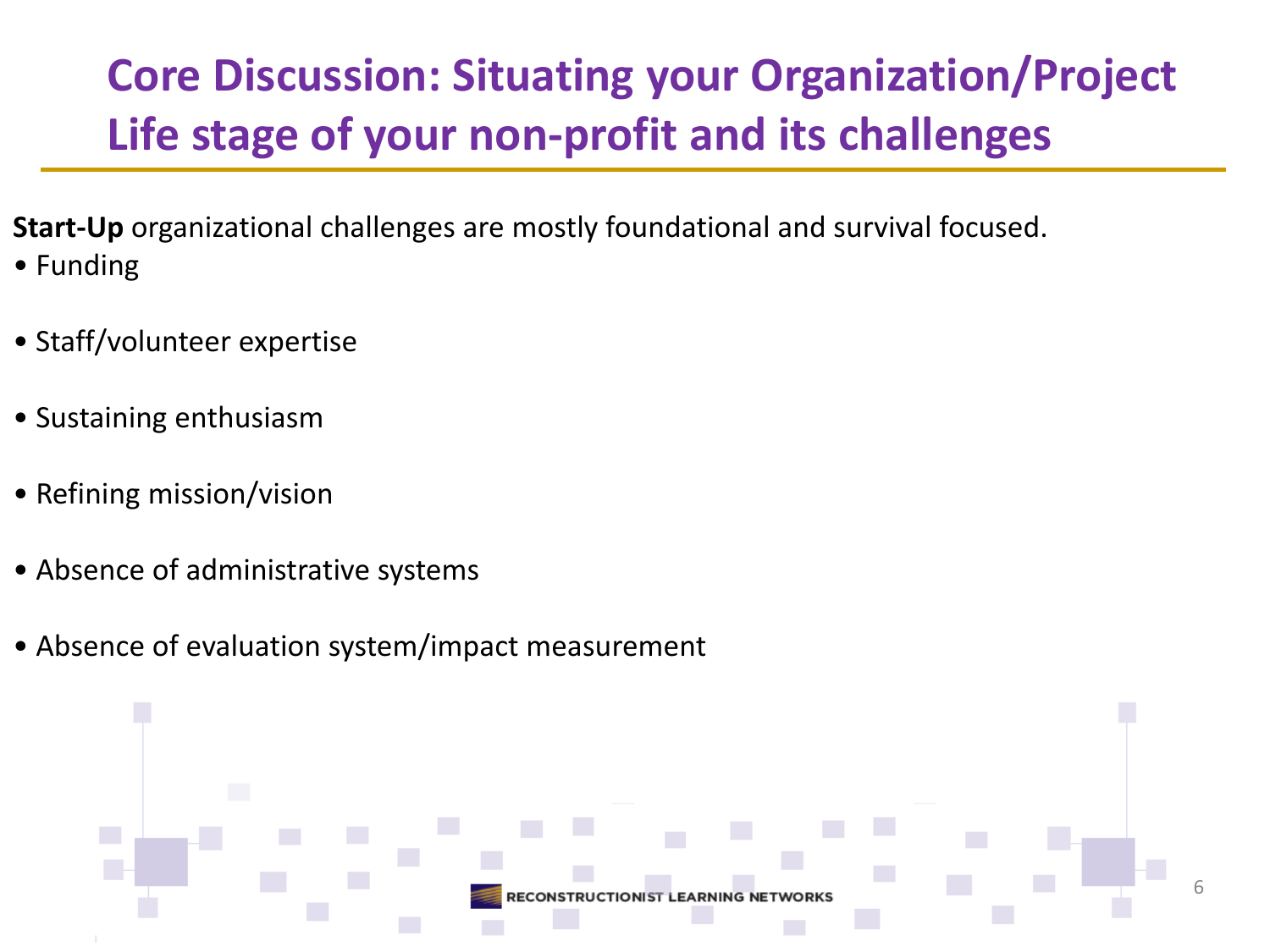## **Core Discussion: Situating your Organization/Project Life stage of your non-profit & its challenges**

**Mezzanine organizational** challenges are mostly around sustainability, building capacity, and obtaining funding to support that work.

- Funding for capacity, rather than programmatic efforts
- Board transition from working/volunteer focused to governance/policy focused
- Onboarding staff with expertise and merging with the long-standing generalist staff
- Maintaining innovative culture
- Creating a theory of change/strategic plan around data

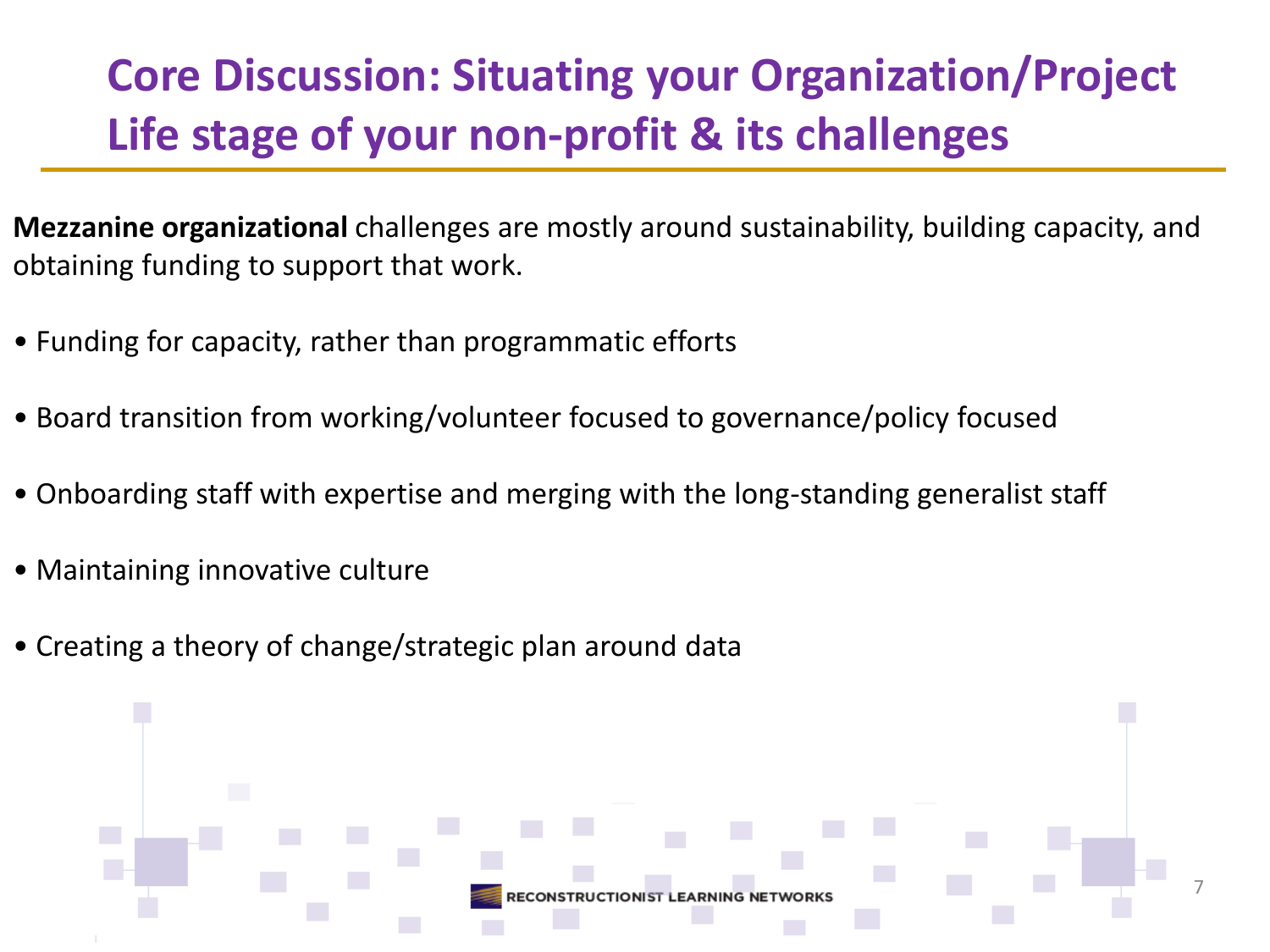## **Core Discussion: Situating your Organization/Project Life stage of your non-profit & its challenges**

**Legacy organization** challenges are mostly focused on reducing stagnation, encouraging risk-taking, and creating a culture of innovation.

- Resistance to change
- Need for new leadership (staff/lay)
- Less touchpoints with core "client" demographic, so misunderstandings about what the community is/may be looking for
- Rigid systems

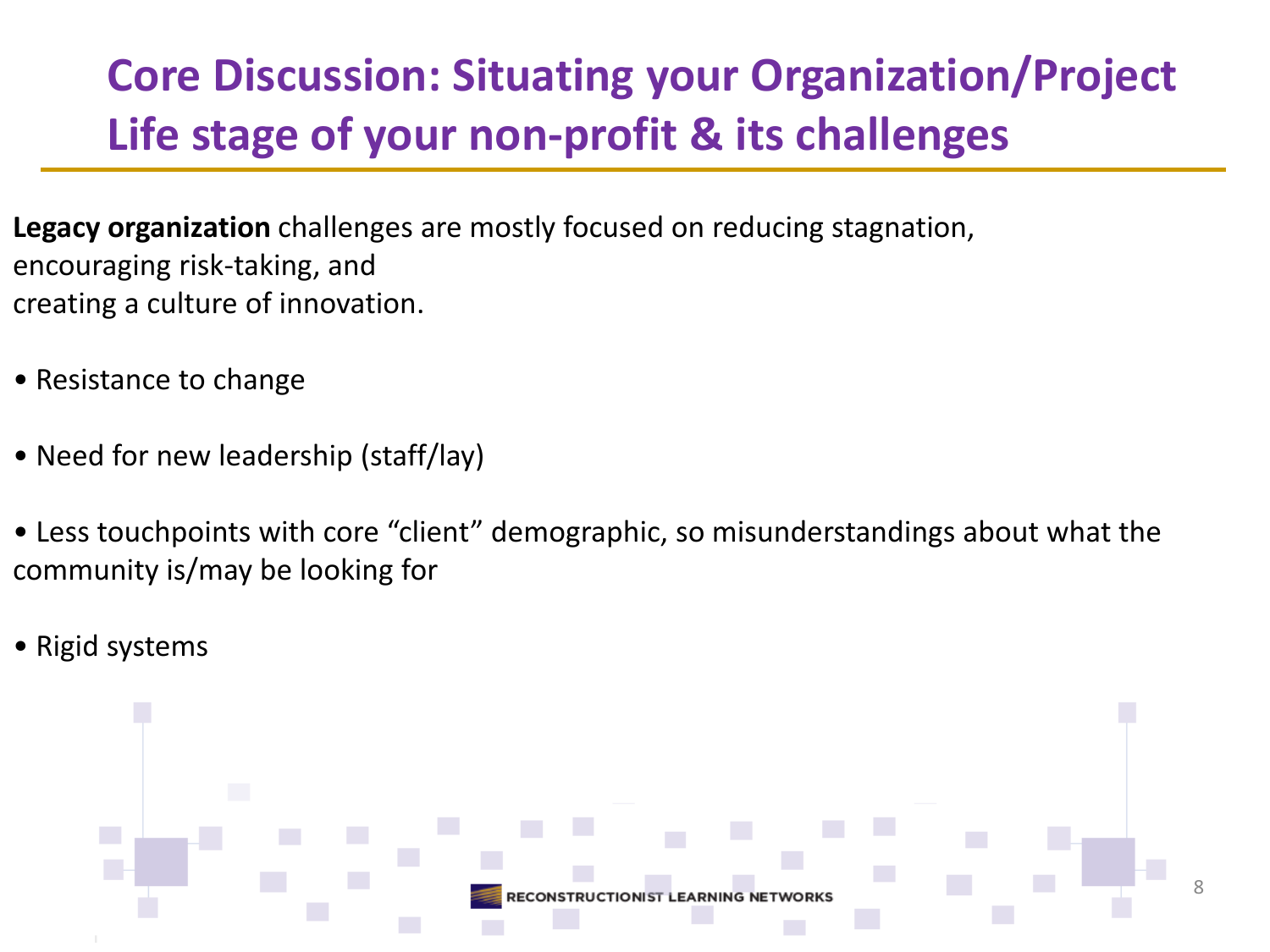| Life stages                        | <b>Start Up</b>                                                                 | <b>Mezzanine</b>                                                                                              | <b>Legacy</b>                                                                                                                        |
|------------------------------------|---------------------------------------------------------------------------------|---------------------------------------------------------------------------------------------------------------|--------------------------------------------------------------------------------------------------------------------------------------|
| Age                                | 0-7 years                                                                       | 7-20 years                                                                                                    | 20 plus                                                                                                                              |
| Governance                         | Working board, comprised<br>of friends/families of<br>founder.                  | Diversified board,<br>provides "wealth, wisdom,<br>work," recruited for relevant<br>professional experience   | Well-developed board focus<br>sustaining longevity of<br>organization, policy &<br>direction                                         |
| <b>Programs</b><br><b>Services</b> | Successful pilots, early<br>signs of success, resonance<br>with target audience | Increased participants, & programs -<br>measurable growth, refinement of<br>program delivery.                 | Core programs are well<br>designed. operate at a<br>high level, long-term<br>program planning occurs,<br>new programs are tried.     |
| <b>Mission Vision</b>              | Compelling mission/vision                                                       | M & V and theory of change or logic<br>model                                                                  | M & V and theory of change<br>or logic model                                                                                         |
| Evaluation/<br>Impact              | <b>Rudimentary evaluation</b><br>systems in place.                              | Formal evaluation systems take<br>shape. Theory of change<br>created. Strategic Plan created<br>and in place. | Formal evaluation system<br>w/ clear data. New<br>programs clearly relates<br>to theory of change or fits<br>into<br>strategic plan. |

**COL** 

 $\mathcal{L}_{\mathcal{A}}$ 

 $\sim 100$ 

 $\mathcal{L}_{\mathcal{A}}$ 

 $\mathcal{L}_{\mathcal{A}}$ 

 $\mathcal{L}^{\text{max}}$ 

Ŧ

m.

**COL** 

 $\mathcal{L}_{\mathcal{A}}$ 

 $\mathcal{L}_{\mathcal{A}}$ 

à,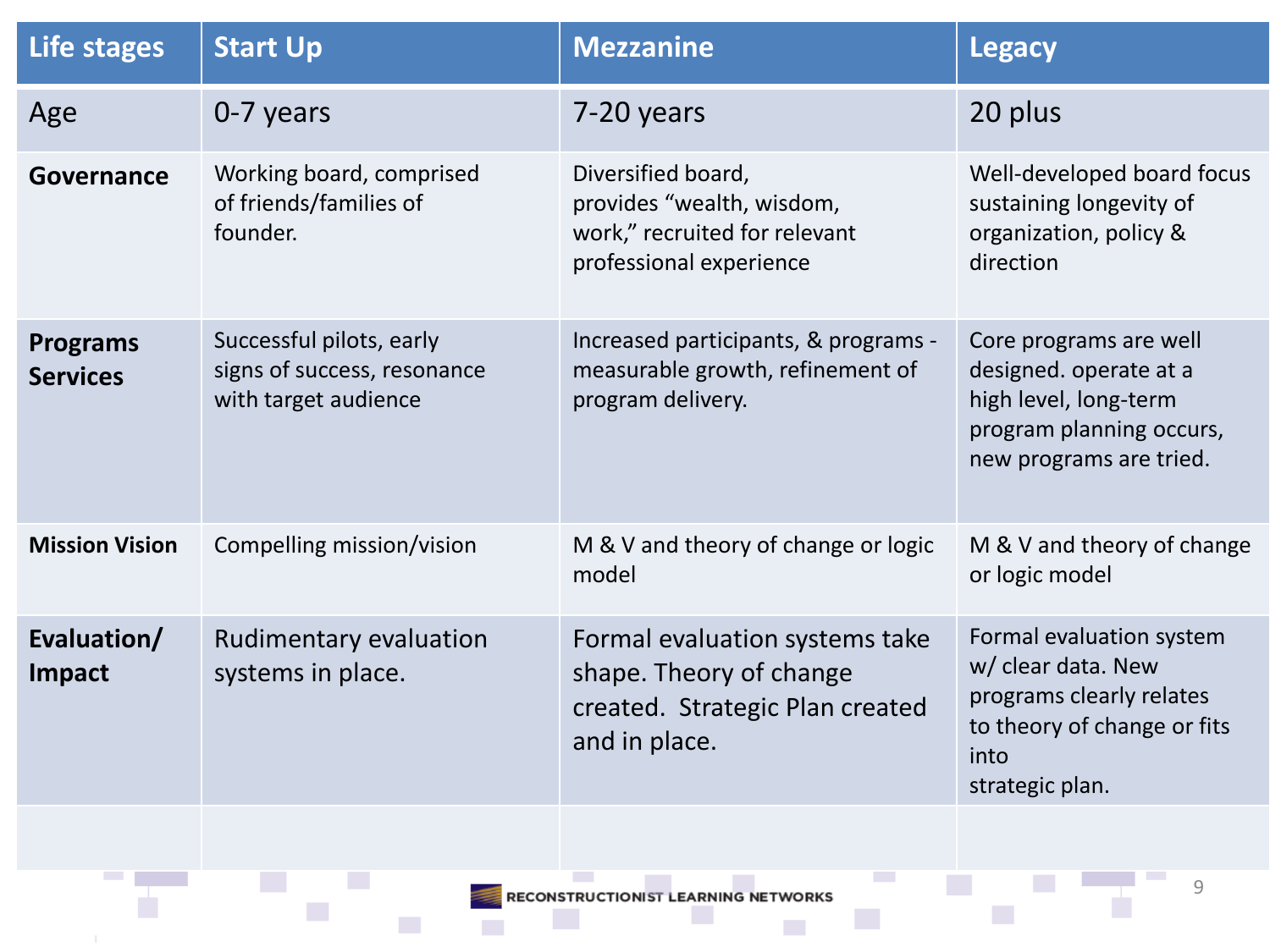| Life stages         | <b>Start Up</b>                                                                        | <b>Mezzanine</b>                                                                                                                   | <b>Legacy</b>                                                                                                 |
|---------------------|----------------------------------------------------------------------------------------|------------------------------------------------------------------------------------------------------------------------------------|---------------------------------------------------------------------------------------------------------------|
| Age                 | 0-7 years                                                                              | 7-20 years                                                                                                                         | 20 plus                                                                                                       |
| <b>Partnerships</b> | Early stage partnerships,<br>used to help gain credibility<br>and leverage visibility. | Strong asset as recognized<br>by<br>peers. More and varied<br>partners.                                                            | Formal, long-term<br>partnerships established.                                                                |
| <b>Staff</b>        | Staff members are<br>volunteers or generalists                                         | Staff members have more<br>varied<br>roles with formal and specific<br>job descriptions, and staff<br>structures have taken shape. | Staff is differentiated and<br>hired with specific expertise<br>in mind. Staff is at saturation<br>point      |
| <b>Systems</b>      | Few formal systems or<br>infrastructure.                                               | Administrative staff hired. Staff<br>space acquired. Hardware<br>Acquired, policies form.                                          | Formal departments, owned<br>or permanently rented space,<br>administrative systems are<br>formal and stable. |
| <b>Visibility</b>   | Seen primarily for their<br>mission/ideas. Brand<br>recognition is just<br>beginning.  | Organization regarded as having<br>expertise. Brand recognition in<br>service of reaching new<br>audiences.                        | Solid brand identity and<br>greater brand awareness.                                                          |
|                     | Material adapted from Slingshot guide<br>for evaluators, from Shusterman<br>Foundation |                                                                                                                                    |                                                                                                               |
|                     | 10<br>RECONSTRUCTIONIST LEARNING NETWORKS                                              |                                                                                                                                    |                                                                                                               |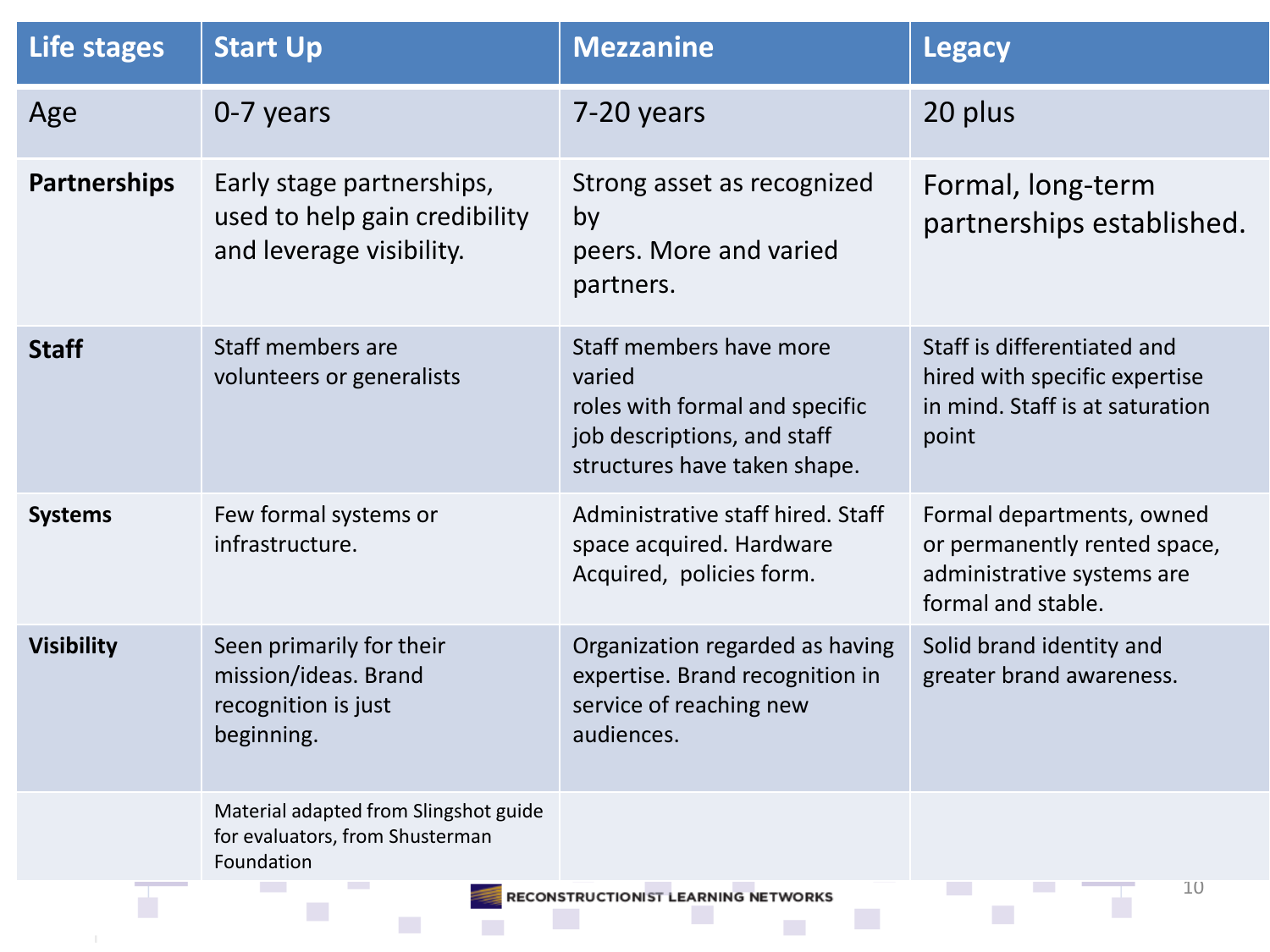# **Value proposition** of your service, experience, or

product. A canvas for your team to play with post its, assumptions & tests.

#### **Value Proposition Canvas (VPC)**